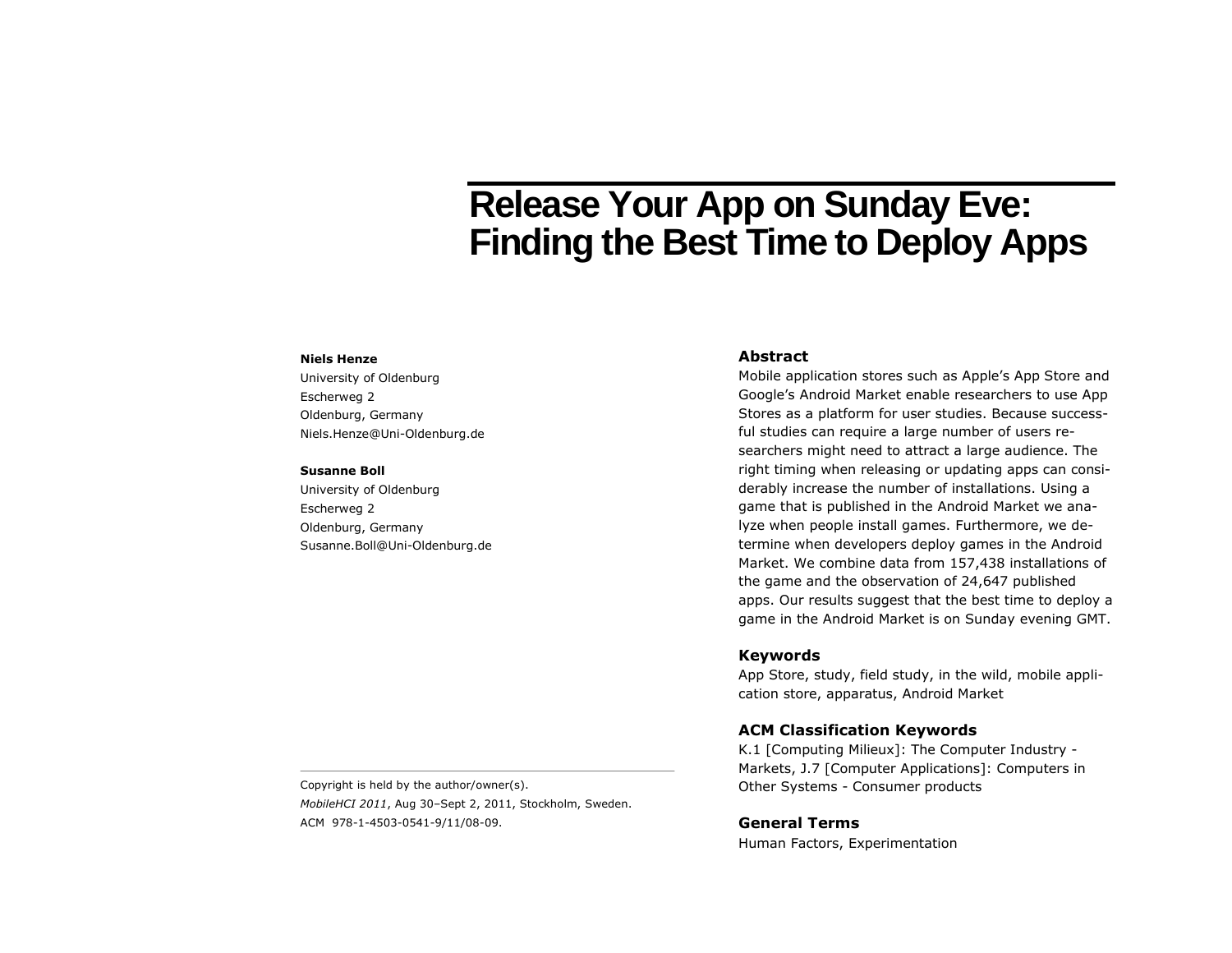

It's all about speed and quick fingers. Touch and move as fast as you can to see if you can beat all levels. Improve your dexterity and try to be the fastest guy in the high score.

A game and science at the same time. Check out the about screen to learn more.

| Update                                | Uninstall |
|---------------------------------------|-----------|
| 50,000-250,000 downloads 1558 ratings |           |
| Version 0.31 555KB                    |           |

**figure 2:** The description of Hit It! in the Android Market.

## **Introduction**

Mobile application stores such as Apple's App Store and Google's Android Market radically altered the distribution of applications for mobile devices. It opened the market for small companies and engaged hobbyists. Mobile application stores – for the first time – enable virtually any developer to reach hundred thousands of mobile users. Recently researchers also discovered this opportunity and began to publish prototypes via mobile application stores. It has been argued that the "*easy access to such a potentially wide audience could radically alter the nature of many UbiComp trials*" [1]. E.g. researchers distributed an app to collect qualitative feedback [2] or conducted a controlled experiment using a casual game [4]. It became crucial for some researchers – as for any mobile application developer – that their apps get installed often.

When publishing an app to the Android Market or updating an app, it appears in a list of the most recent apps. Users can browse this list in addition to searching for apps or browsing popular apps. Submitting a new app can result in some thousand initial installations even if only a few users install it in subsequent weeks. In order to maximize the number of initial installations we assume that it is important to submit an app when most potential users are active but the fewest number of apps get deployed by other developers.

Understanding what users do with their mobile phones has been studied over the last decade. As the market for mobile devices radically changed over the last years we consider early work as mostly outdated. Recent studies (e.g. [5, 6]) provided detailed insights but the scope is limited to a small geographic area. By using an app as an apparatus that get installed by thousands of

users the scope could be enlarged beyond a small number of users that share a similar background and originate from the same location.

In this paper we use a game that we published in the Android Market as the apparatus to investigate when people install casual games. We also investigate when apps are submitted to the Android Market. Combining both sources of information enables to estimate the best time to publish or update apps.

# **When do they play?**

In the following we investigate at which time most people are active using the simple casual game "Hit It!" that we mainly developed to collect information about the users' touch behavior (see [8] for more details).

# *The Apparatus: Hit It!*

The game play of Hit It! is inspired by the controlled task used by Park et al. [7]. Circles are displayed on the screen (see Figure 1) and the player has to touch these targets. During a level different constellations of circles need to be touched. If a target has not successfully been hit in a certain time frame it is counted as a miss. We tried to make the game visually appealing in order to motivate intensive usage. We integrated different animated backgrounds and a star highlights the score a player received when a target is successfully hit. The total sore is also shown in the background and continuously moves across the screen. Furthermore a player receives a "badge" when successfully completing a level. To increase the long term motivation we also implemented a global and a local high. A modal popup, shown when the game is started for the first time, tells the player that data is collected for research purpose while the game is played.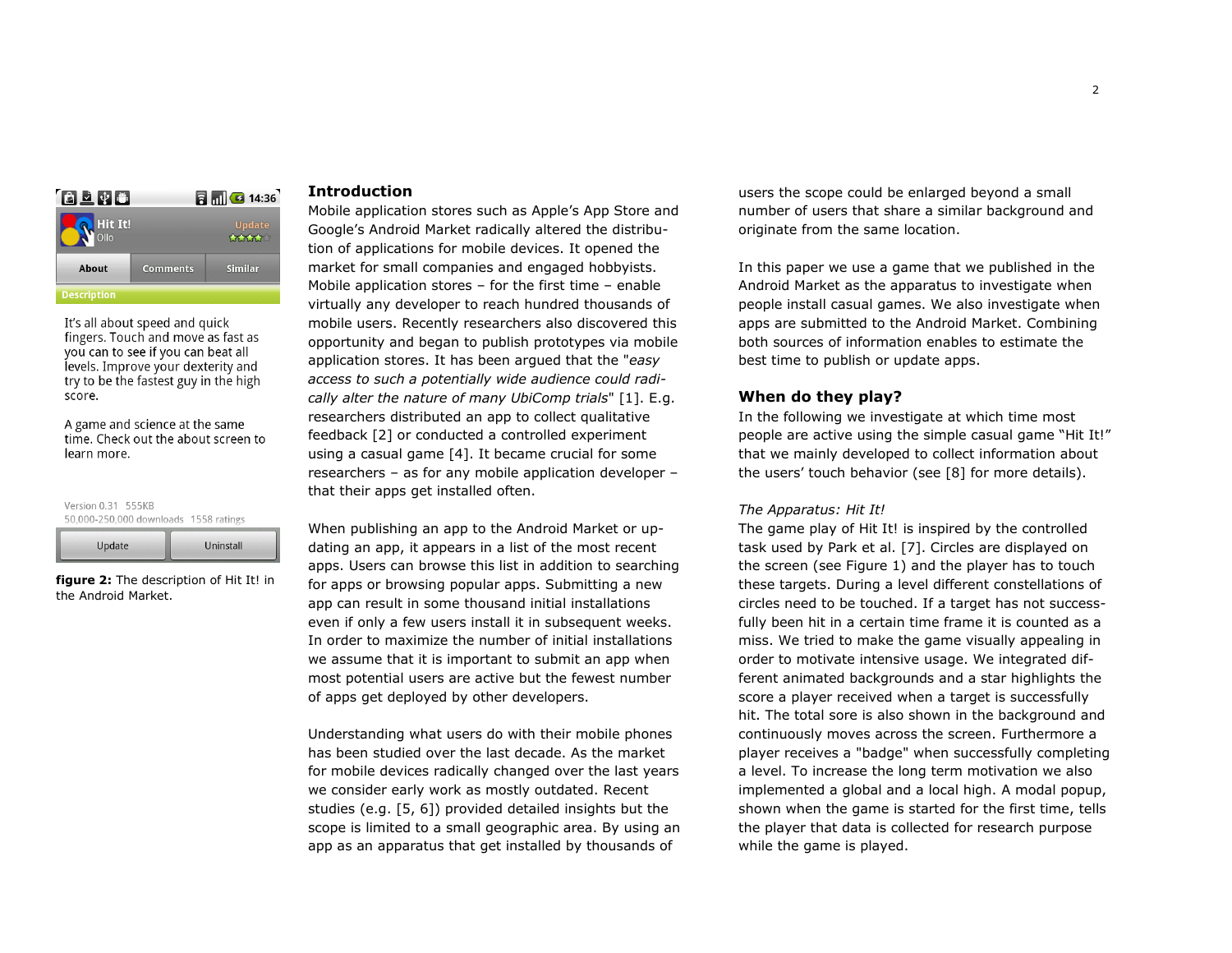

**figure 5:** The hour of the day the game has been started for the first time relative to GMT. The first hour is at midnight GMT. Error bars show standard error.



**figure 6:** The hour of the day the game has been started for the first time. The first hour is at midnight local time. Error bars show standard error.



**figure 1:** Three in-game screenshots of the game Hit It!.

Data about the used device and the performance of the players is collected by transmitted the data to our server. We only transmit data after the users confirmed the initial modal dialog. A unique identifier for each installation is derived by hashing the device's "Android ID". Furthermore, we collect the user's locale (e.g. "en\_GB"), the device's type (e.g. "GT-I9000" for the Samsung Galaxy S), and the time zone. Most importantly for this paper we log the time when the game is played and started for the first time.

### *Published in the market*

We first published Hit It! in the Android Market on October 31, 2010. Figure 2 shows the description of the game in the Android Market. Until April 8, 2011 the game was installed 195,988 times according to the Android Developer Console. The first version that records the time the game is played and started was published as an update on December 18, 2010. We received data about the starting times from 164,161 installations but only use the data received after the 20<sup>th</sup> of December from 157,438 installations.

## *Distribution over the week*

For each day of the week we computed how many installations were started for the first time using the data from the 157,438 installations. Figure 3 shows the average number of installations for each day using the data from 15.5 weeks. The large standard error mainly results from long-term effects. E.g. we counted 17,066 first starts in the first week we consider but counted only 6,495 in the  $10^{th}$  week.



**figure 3:** Number of installations that have been started for the first time (GMT). Error bars show standard error.

## *Distribution over the day*

We further looked at the time of the day the game is started for the first time. Therefore, we determined the average for the 24 hours of the day over the 108 days in the dataset. Figure 5 shows the results relative to GMT and Figure 6 relative to the installations' local time. The peak of activity is between 23 and 24 o'clock GMT. The peak of activity for the installations' local time is similarly also around 23 o'clock.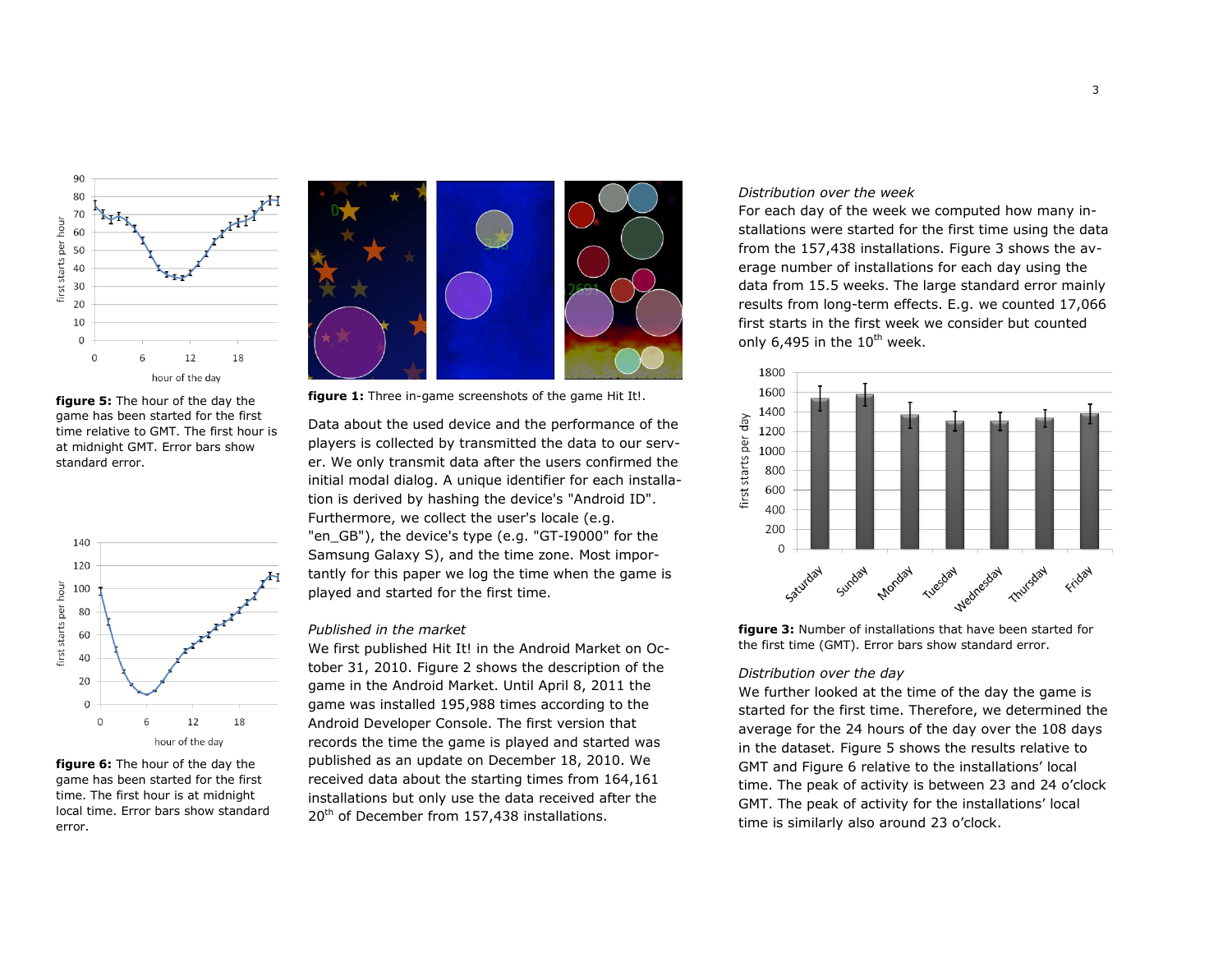## *Discussion*

Looking just at the data collected from the players we see that the game gets most often started for the first time on Saturdays and Sundays. The most active hours of the day are around shortly before midnight GMT. Surprisingly the results for GMT show the same tendency as the results relative to the installations' local time. We assume that players from Far East (e.g. Japan) partially cancel out the players from the US.

The relevance of the results is limited because we only consider a single game. Nonetheless the results are based on 157,438 installations and we assume that other casual games would show similar profiles. Furthermore, we do not measure when the game is installed but instead when the game is started for the first time. We, however, also assume that the first start of the game strongly correlates with the time it is installed.

## **When get apps published?**

Knowing when games are installed can be important when submitting an app to the Android Market. In order to find the best point in time to submit a game it is, however, also important to know when developers submit new games or update existing ones. Therefore, we implemented a script that monitors new and updated apps in the Android Market.

#### *Monitoring the Android Market*

ł

We implemented the monitoring script using the android-market-api<sup>1</sup> an open-source API for the Android Market. The script retrieves the 10 newest or updated apps from one category of the Android Market once per minute. We run the script for each of the eight categories for games in parallel. We started the scripts on March 11, 2011. Until Jun 9, 2011 the script recorded 24,647 newly installed or updates games. As the script needs to provide a locale and an Android version, just as a real Android device would use to access the Market, we did not recorded all deployed apps. The locale en US and the Android version 2.1 are used because we expect that this combination is one of the most common ones. Due to different reasons the script did not return results for the complete period and we only recorded reliable data for 86% of the time period.

#### *Point in time games get deployed*

To determine when games get published we took the average over the eight categories and the twelve weeks we monitored the Market. Figure 7 shows the average number of deployed games per day.



**figure 7:** Number of games published in the Android Market per day (GMT). Error bars show standard error.

<sup>1</sup> android-market-api: http://code.google.com/p/androidmarket-api/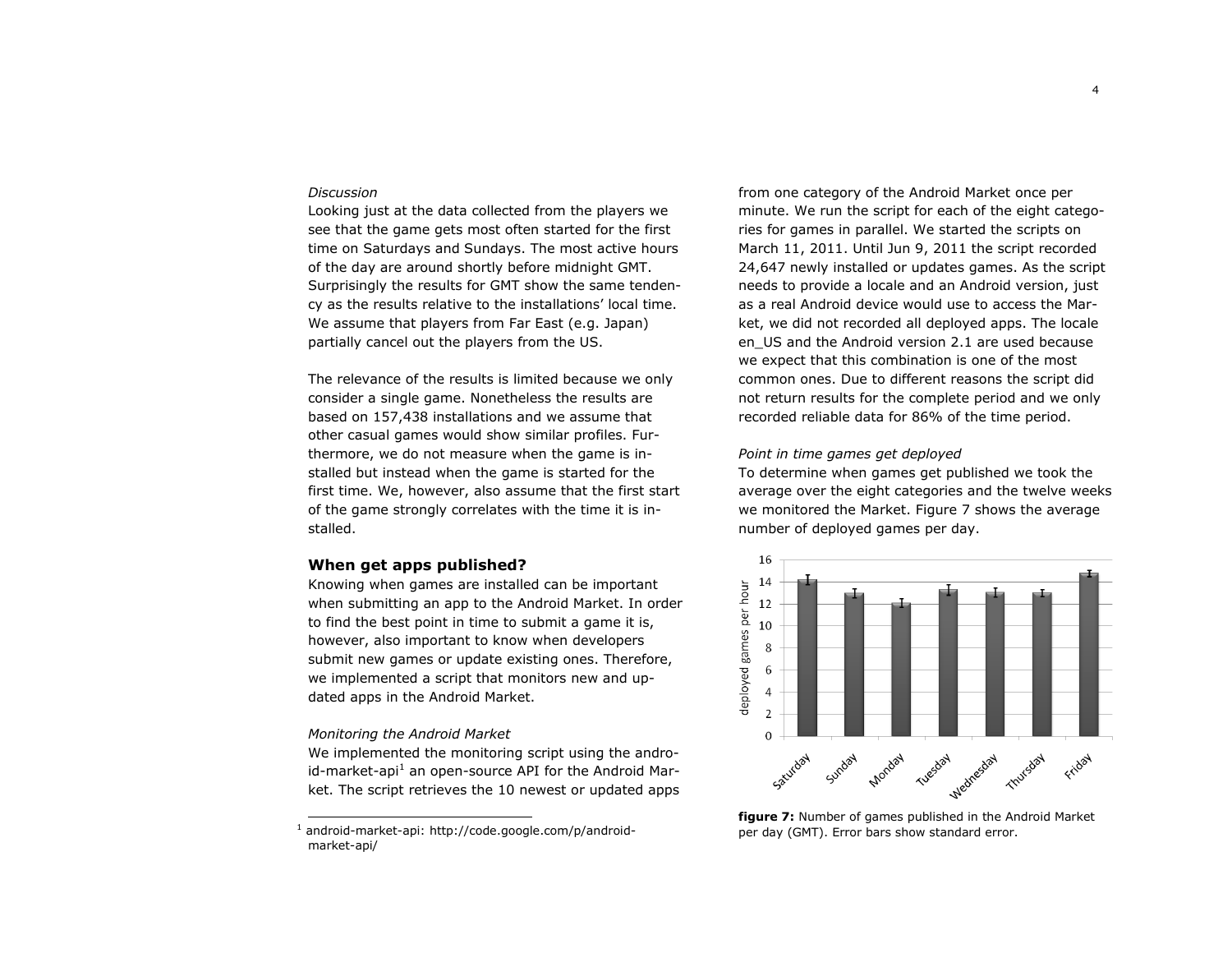We also looked at the time of the day games get installed in more detail. Figure 8 shows the average over one day. The peak is at 16 o'clock GMT. At this time more than twice the number of games get published than at less populated times. Less frequented hours are between 23 o'clock in the evening (GMT) and 8 o'clock in the morning (GMT).



**figure 8:** Number of games published per hour in the Android Market over the day (GMT). Error bars show standard error.

#### *Discussion*

Our results suggest that the most popular days to submit games are Friday and Saturday while the least popular days are Sunday and Monday. Furthermore, we learned that most games get deployed between 13 o'clock and 18 o'clock while less active hours are between 23 o'clock and 8 o'clock (all GMT).

We were surprised that almost the same amounts of games get deployed at the weekend as at weekdays. The data still suggest that the best time to submit a game is at Sunday evening (GMT) because at this time and on the following Monday the fewest number of games get deployed.

The results of the study are limited because we collected the data for only 86% of the twelve weeks. Furthermore, we accessed the Android Market using an US locale and could not record games that are not available to users from the US. As the US is currently the most important market for Android apps we consider this as only a minor limitation.

# **Conclusions and Future Work**

We analyzed when people play casual games using a game as an apparatus. Based on 157,438 installations we found that the most active hours are around late Sunday evening (GMT). By monitoring the Android Market we found that fewer games get deployed around Sunday evening than at other hours.

We combined both analyses by dividing the number of started games by the number of deployed apps. The average over the day is shown in Figure 8. The peak is between 23 o'clock and 5 o'clock. Three times more games per deployed game get started at this time compared to 13 o'clock. Taking also the day of the week into account it might be expect to get 4 times more installations from being listed as a most recent app when deploying a game on Sunday evening compared to Tuesday noon (all GMT). As the absolute number of players is higher in the evening than in the morning we conclude that the best time to deploy a game in the Android Market is on Sunday evening GMT.